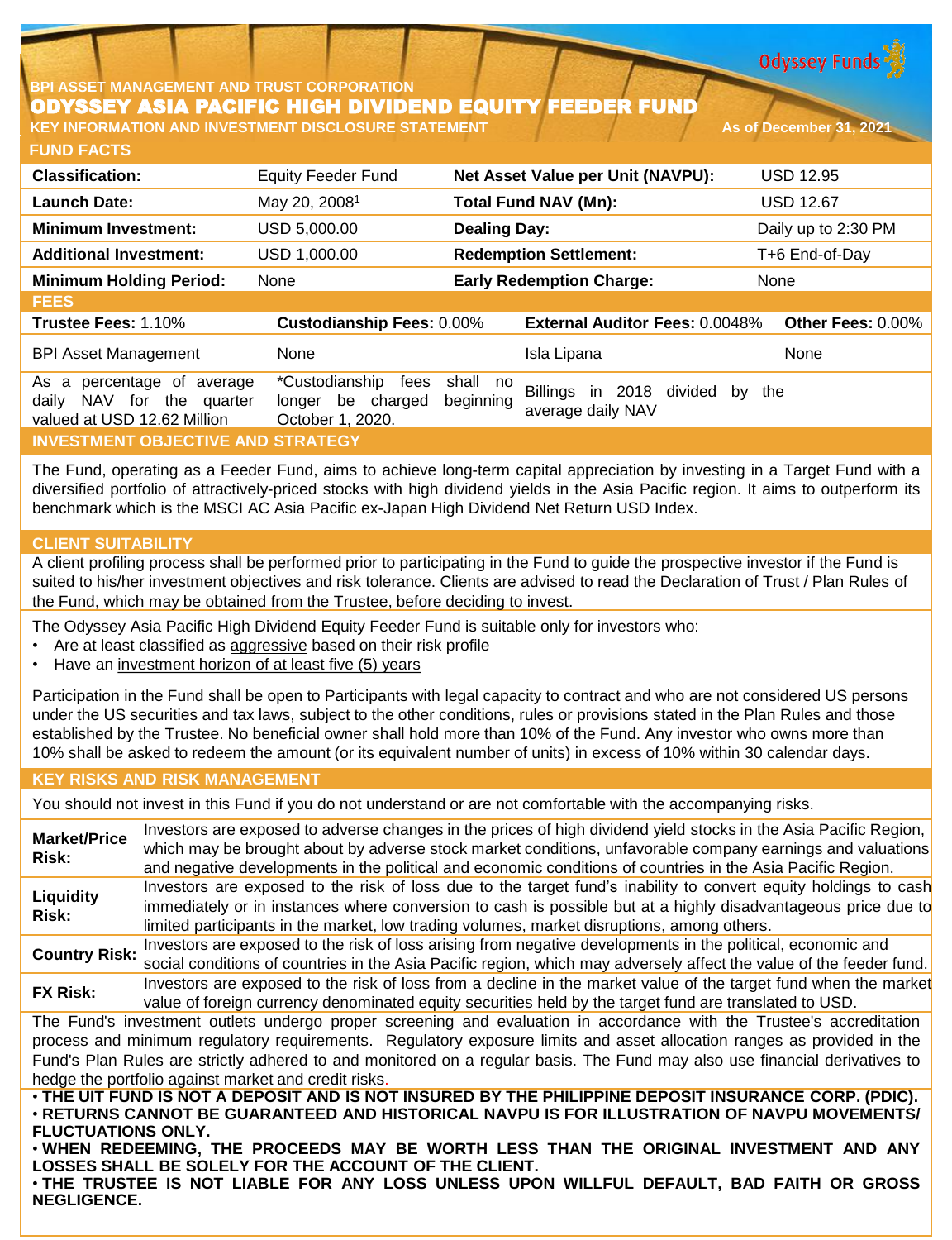## **FUND PERFORMANCE AND STATISTICS AS OF DECEMBER 31, 2021**

(Purely for reference purposes and is not a guarantee of future results)





| Dec-16                                                           |      | Aug-18 | Apr-20  |          | Dec-21 |        |
|------------------------------------------------------------------|------|--------|---------|----------|--------|--------|
| MSCI AC Asia Pacific ex-Japan High Dividend Net Return USD Index |      |        |         |          |        |        |
| <b>CUMULATIVE PERFORMANCE (%) 2</b>                              |      |        |         |          |        |        |
|                                                                  | 1 mo | 3 mos  | 6 mos   | 1YR      | 3YRS   | S.I    |
| Fund                                                             | 2.45 | 3.19   | $-1.67$ | 8.64     | 23.33  | 29.50  |
| Benchmark                                                        | 4.35 | 3.02   | $-1.69$ | 7.43     | 54.31  | 100.05 |
| <b>ANNUALIZED PERFORMANCE (%) 2</b>                              |      |        |         |          |        |        |
|                                                                  | 1YR  | 2YRS   | 3YRS    | 4YRS     | 5YRS   | S.I    |
| Fund                                                             | 8.64 | 5.30   | 7.24    | 2.92     | 6.19   | 1.92   |
| Benchmark                                                        | 7.43 | 13.33  | 15.56   | 7.26     | 12.74  | 5.22   |
| <b>CALENDAR YEAR PERFORMANCE (%) 2</b>                           |      |        |         |          |        |        |
|                                                                  | YTD  | 2020   | 2019    | 2018     | 2017   | 2016   |
| Fund                                                             | 8.64 | 2.05   | 11.24   | $-9.01$  | 20.33  | 3.45   |
| <b>Benchmark</b>                                                 | 7.43 | 19.55  | 20.14   | $-14.23$ | 37.63  | 6.18   |
| <b>PORTFOLIO COMPOSITION</b>                                     |      |        |         |          |        |        |

| <b>NAVPU over the past 12 months</b> |       |
|--------------------------------------|-------|
| Highest                              | 13.50 |
| Lowest                               | 11.92 |
| <b>STATISTICS</b>                    |       |
| Portfolio Beta                       | 0.83  |
| Volatility, Past 1 Year (%) 3        | 9.33  |
| Sharpe Ratio <sup>4</sup>            | 0.92  |
| Information Ratio <sup>5</sup>       | 0.19  |

The fund was originally launched as Odyssey Asia acific High Dividend Equity Fund. It was converted nto a feeder fund last October 1, 2020. <sup>2</sup>Returns are net of fees.

Measures the degree to which the Fund fluctuates is-à-vis its average return over a period of time.

<sup>4</sup>Used to characterize how well the return of a Fund compensates the investor for the level of risk taken. he higher the number, the better.

Measures reward-to-risk efficiency of the portfolio elative to the benchmark. The higher the number, he higher the reward per unit of risk.

Declaration of Trust is available upon request hrough your branch of account.

| <b>Allocation</b>  | % of Fund |
|--------------------|-----------|
| <b>Target Fund</b> | 99.51     |
| Cash               |           |

| Cash                                   | 0.91             |
|----------------------------------------|------------------|
| Time deposits and money market         |                  |
| Other receivables - net of liabilities | -0.42            |
| <b>Top Five Sector Holdings</b>        | % of Target Fund |
| Financials                             | 30.0             |
| Information Technology                 | 25.2             |
| <b>Consumer Discretionary</b>          | 9.5              |
| <b>Communication Services</b>          | 7.5              |
| <b>Consumer Staples</b>                | 6.6              |
| <b>Top Five Country Weightings</b>     | % of Target Fund |
| China                                  | 24.7             |
| Australia                              | 16.5             |
| Taiwan                                 | 16.3             |
| Hong Kong                              | 13.1             |
| Korea                                  | 9.9              |

### **OP TEN HOLDINGS**

| Name                                              | % of Target<br><b>Fund</b> |
|---------------------------------------------------|----------------------------|
| Taiwan Semiconductor Manufacturing Co.,<br>Ltd.   | 9.8                        |
| Samsung Electronics Co., Ltd.                     | 6.9                        |
| Infosys Limited                                   | 3.4                        |
| DBS Group Holdings Ltd                            | 3.3                        |
| Inner Mongolia Yili Industrial Group Co.,<br>Ltd. | 2.6                        |
| United Overseas Bank Ltd. (Singapore)             | 2.3                        |
| Haier Smart Home Co., Ltd.                        | 2.3                        |
| NetEase, Inc                                      | 2.3                        |
| PT Telkom Indonesia (Persero) Tbk                 | 2.1                        |
| BOC Hong Kong (Holdings) Limited                  | 2.1                        |
|                                                   |                            |

# **RELATED PARTY TRANSACTIONS\***

The Fund has no transactions and outstanding investments with entities related to BPI Asset Management and Trust Corporation (BPI AMTC).

\* Related party in accordance with BPI AMTC's internal policy.

For more information, you may contact us at (632) 8580-**AMTC** (2682),

email us at bpi\_asset\_management@bpi.com.ph or visit our website, www.bpiassetmanagement.com.